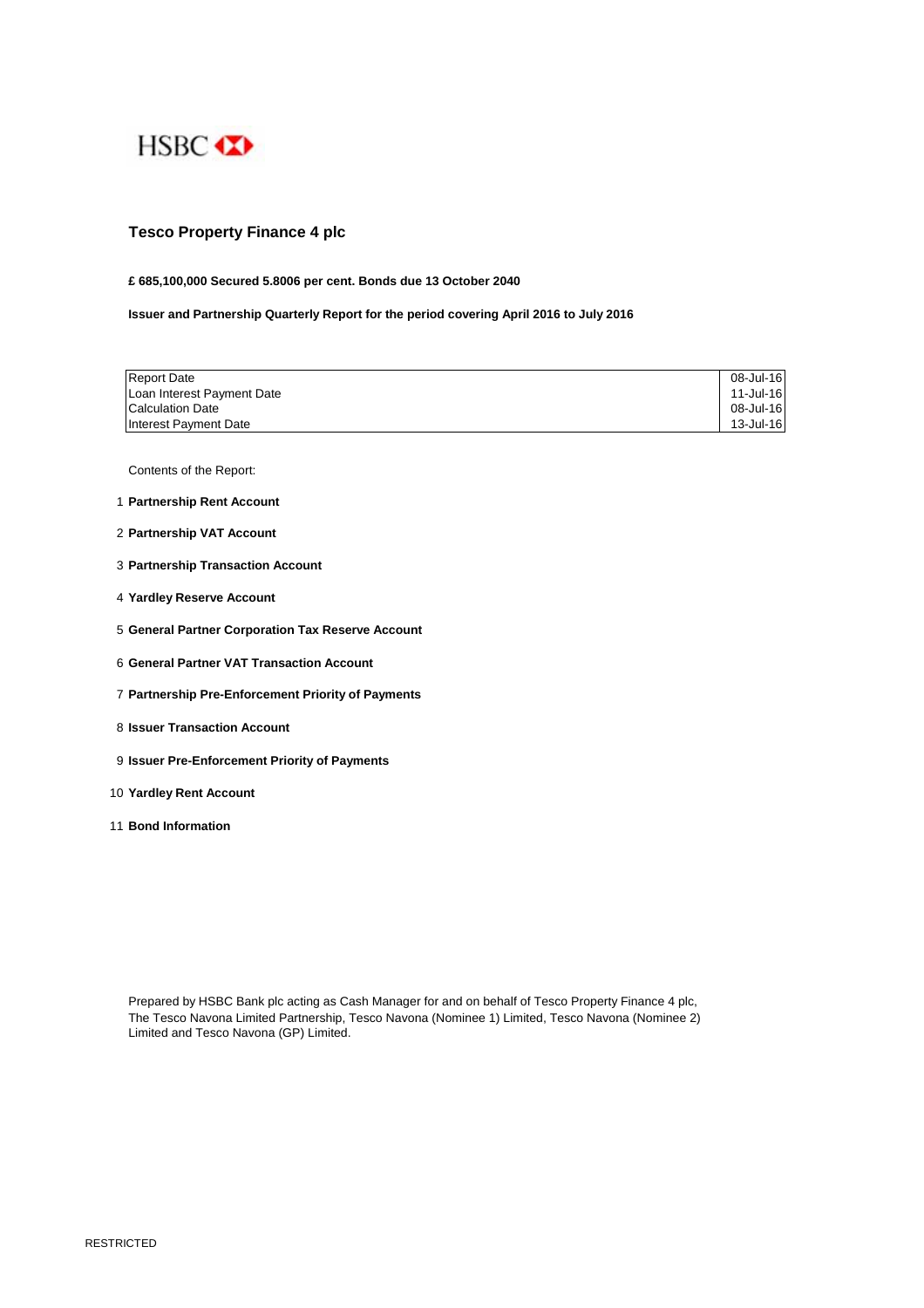### **1. Partnership Rent Account 707**

|           | Opening Balance                    | 5.000.00 Cr         |
|-----------|------------------------------------|---------------------|
| DATE      | <b>ENTRY DETAILS</b>               | CR/DR<br>AMOUNT (£) |
| 09-Feb-11 | Initial Deposit on Closing Date    | 5,000.00 Cr         |
| 22-Jun-16 | Rent                               | 8,547,937.61 Cr     |
| 11-Jul-16 | To Partnership Transaction Account | 8.547.937.61 Dr     |
|           | Closing Balance                    | 5,000.00 Cr         |
|           |                                    |                     |

### **2. Partnership VAT Account 70728703**

|             | Opening Balance        | 2,039,054.10 Cr |       |
|-------------|------------------------|-----------------|-------|
| <b>DATE</b> | <b>ENTRY DETAILS</b>   | AMOUNT (£)      | CR/DR |
|             |                        |                 |       |
| 11-Apr-16   | SAVILLS (UK) LIMTED    | 1,577.77 Cr     |       |
| 18-Apr-16   | SAVILLS (UK) LIMTED    | 661.68 Cr       |       |
| 22-Apr-16   | SAVILLS (UK) LIMTED    | 4,061.76 Cr     |       |
| 29-Apr-16   | <b>HMRC</b>            | 1,865,988.64 Dr |       |
| 29-Apr-16   | SAVILLS (UK) LIMTED    | 2,710.95 Cr     |       |
| 29-Apr-16   | SAVILLS (UK) LIMTED    | 5,562.92 Cr     |       |
| 06-May-16   | SAVILLS (UK) LIMTED    | 3,459.05 Cr     |       |
| 13-May-16   | SAVILLS (UK) LIMTED    | 450.00 Cr       |       |
| 20-May-16   | SAVILLS (UK) LIMTED    | 233.33 Cr       |       |
| 23-Aug-40   | SAVILLS (UK) LIMTED    | 256.17 Cr       |       |
| 03-Jun-16   | SAVILLS (UK) LIMTED    | 1,695.33 Cr     |       |
| 22-Jun-16   | <b>Tesco Stores</b>    | 1,839,145.64 Cr |       |
| 24-Jun-16   | SAVILLS (UK) LIMTED    | 14,433.37 Cr    |       |
|             |                        |                 |       |
|             | <b>Closing Balance</b> | 2,047,313.43 Cr |       |

### **3. Partnership Transaction Account 70728711**

|             | Opening Balance                       | 229,555,93 Cr                  |  |
|-------------|---------------------------------------|--------------------------------|--|
| <b>DATE</b> | <b>ENTRY DETAILS</b>                  | CR/DR<br>AMOUNT (£)            |  |
|             |                                       |                                |  |
| 06-Jan-16   | <b>Credit Interest</b>                | 1,341.25 Cr                    |  |
| 11-Jul-16   | Transfer from Rent                    | 8,547,937.61 Cr                |  |
| 11-Jul-16   | <b>Trustee Fee</b>                    | 1.500.00 Dr                    |  |
| 11-Jul-16   | <b>Ongoing Fee</b>                    | 63,155.20 Dr                   |  |
| 11-Jul-16   | Expenses                              | 21.749.45 Dr                   |  |
| 11-Jul-16   | Partnership Swap payment              | 1,396,245.23 Cr                |  |
| 11-Jul-16   | Partnership Debt                      | 10,277,163.84 Dr               |  |
| 11-Jul-16   | <b>Yardley Rent Account</b>           | 897,963.12 Cr                  |  |
| 11-Apr-16   | Transfer from Partnership VAT Account | Юı<br>$\overline{\phantom{a}}$ |  |
| 11-Apr-16   | Property Pool Manager Fee             | 332.693.38 Dr                  |  |
|             | <b>Closing Balance</b>                | 376,781.27 Cr                  |  |

### **4. Yardley Reserve Account 70729192**

| Opening Balance                                     | 262,024.78 Cr             |       |
|-----------------------------------------------------|---------------------------|-------|
| DATE<br><b>ENTRY DETAILS</b>                        | AMOUNT (£)                | CR/DR |
| 07-Apr-16 Credit Interest<br><b>Closing Balance</b> | 97.99 Cr<br>262,122.77 Cr |       |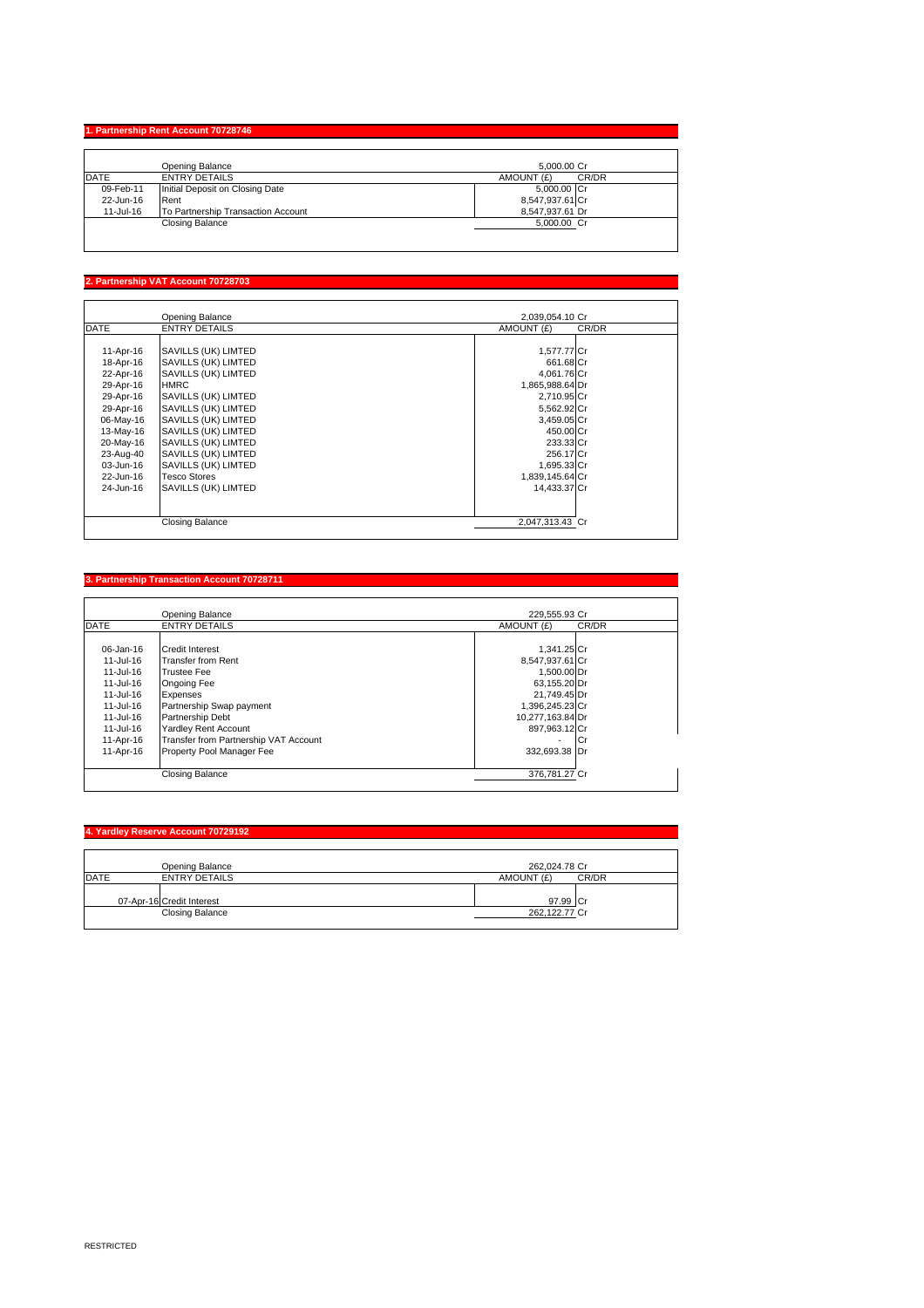| 5. General Partner Corporation Tax Reserve Account 70728770 |                                                     |                            |
|-------------------------------------------------------------|-----------------------------------------------------|----------------------------|
|                                                             | Opening Balance                                     | 310.085.66 Cr              |
| <b>DATE</b>                                                 | <b>ENTRY DETAILS</b>                                | CR/DR<br>AMOUNT (£)        |
|                                                             | 07-Jul-16 Credit Interest<br><b>Closing Balance</b> | 115.92 Cr<br>310,201.58 Cr |

### **6. General Partner VAT Transaction Ac**

|             | Opening Balance        | 0.00 Cr             |
|-------------|------------------------|---------------------|
| <b>DATE</b> | <b>ENTRY DETAILS</b>   | CR/DR<br>AMOUNT (£) |
|             |                        |                     |
|             |                        |                     |
|             |                        |                     |
|             | <b>Closing Balance</b> | $0.00C$ r           |
|             |                        |                     |

**Expense Reserve Ledger - Max GBP 500,000.00**

Date Opening Balance 229,555.93 Cr

229,555.93 Cr<br>7,219.67 Cr

Balance 236,775.60

|           | 7. Partnership Pre-Enforcement Priority of Payments                                              |                          |                            |
|-----------|--------------------------------------------------------------------------------------------------|--------------------------|----------------------------|
|           |                                                                                                  | <b>Funds Paid Out of</b> | <b>Funds Received into</b> |
| Date      |                                                                                                  | account (£)              | account (£)                |
| 11-Jul-16 |                                                                                                  |                          |                            |
|           | Partnership Available Funds                                                                      |                          |                            |
|           |                                                                                                  |                          |                            |
|           | a Rental Income                                                                                  |                          | 8,547,937.61               |
|           | b Funds from Yardley Accounts                                                                    |                          | 897,963.12                 |
|           | c Funds from Issuer under Partnership Swaps                                                      |                          | 10,277,173.00              |
|           | d From Partnership VAT Account                                                                   |                          | 0.00                       |
|           | e From Partnership Disposal Proceeds Account                                                     |                          | 0.00                       |
|           | f From Partnership Insurance Proceeds Account                                                    |                          | 0.00                       |
|           | g Interest received by the Partnership Accounts and Rent Account                                 |                          | 1,341.25                   |
|           | h Eligible Investment Earnings by Partnership                                                    |                          | 0.00                       |
|           | i Advance under Committed Subordinated Loan Agreement                                            |                          | 0.00                       |
|           | j Advance from Drawdown of Yardley Reserve Loan                                                  |                          | 0.00                       |
|           | k Net proceeds of a CPO Disposal or a Mortgage Property                                          |                          | 0.00                       |
|           | I From 3rd anniversay of Closing, funds from Yardley Reserve Loan Ledger                         |                          | 0.00                       |
|           | m Net proceeds of a disposal of a Mortgage Property                                              |                          | 0.00                       |
|           | n Any other sums standing to the credit of the Partnership Transaction Ac                        |                          | 0.00                       |
|           | Partnership Pre-Enforcement Priority of Payments                                                 |                          |                            |
|           | a Partnership Security Trustee Fees                                                              | 1,500.00                 |                            |
|           | b Issuer Security Trustee Fee, Bond Trustee, operating expenses of the Issuer                    | 57,405.20                |                            |
|           | (Ongoing Partnership Facility Fee)                                                               |                          |                            |
|           | c Partnership Operating Expenses excluding GP UK Tax                                             | 21,749.45                |                            |
|           | d Partnership Operator Fee                                                                       |                          |                            |
|           | d Property Advisor Fee (Annual 30K)                                                              |                          |                            |
|           | d Nominees Corporate Services Provider Fee                                                       |                          |                            |
|           | d Nominees Holdco Corporate Services Provider Fee                                                |                          |                            |
|           | d PL Propco Corporate Services Provider Fees                                                     |                          |                            |
|           | d Nominees Side Letter payments                                                                  |                          |                            |
|           | d Nominees Holdco Side Letter payments                                                           |                          |                            |
|           | d Account Bank Fee                                                                               |                          |                            |
|           | d Cash Manager Fee                                                                               |                          |                            |
|           | d Yardley Cash Manager Fee                                                                       |                          |                            |
|           |                                                                                                  |                          |                            |
|           | d Issuer Account Bank, PPA CM, CSP Fee (Ongoing Partnership Facility Fee)<br>d Headlease payment | 5,000.00                 |                            |
|           | e Partnership Expenses Ledger payment (max £6,250 indexed annually)                              | 7,219.67                 |                            |
|           | f Partnership Debt Interest                                                                      | 9,794,892.84             |                            |
|           | f Partnership Swap payment                                                                       | 8,880,927.77             |                            |
|           | g Partnership Debt Principal                                                                     | 482,271.00               |                            |
|           | Issuer Partnership Swap Termination Amount (Ongoing Partnership Facility                         |                          |                            |
|           | h Fee)                                                                                           | 750.00                   |                            |
|           | Property Pool Manager Fee                                                                        | 332.693.38               |                            |
|           | j Partnership Swap Termination Amount                                                            |                          |                            |
|           | k Partnership Expenses Ledger payment                                                            |                          |                            |
|           | Alteration Adjustment Rent                                                                       |                          |                            |
|           | m Substitution Adjustment Rent                                                                   |                          |                            |
|           | n Credited to Subordinated Loan Reserve Ledger                                                   |                          |                            |
|           | o Payments to the Subordinated Loan Facility Provider                                            |                          |                            |
|           | p Partnership Distribution Account                                                               | 140,005.67               |                            |
|           | <b>Totals</b>                                                                                    | 19,724,414.98            | 19,724,414.98              |
|           |                                                                                                  |                          |                            |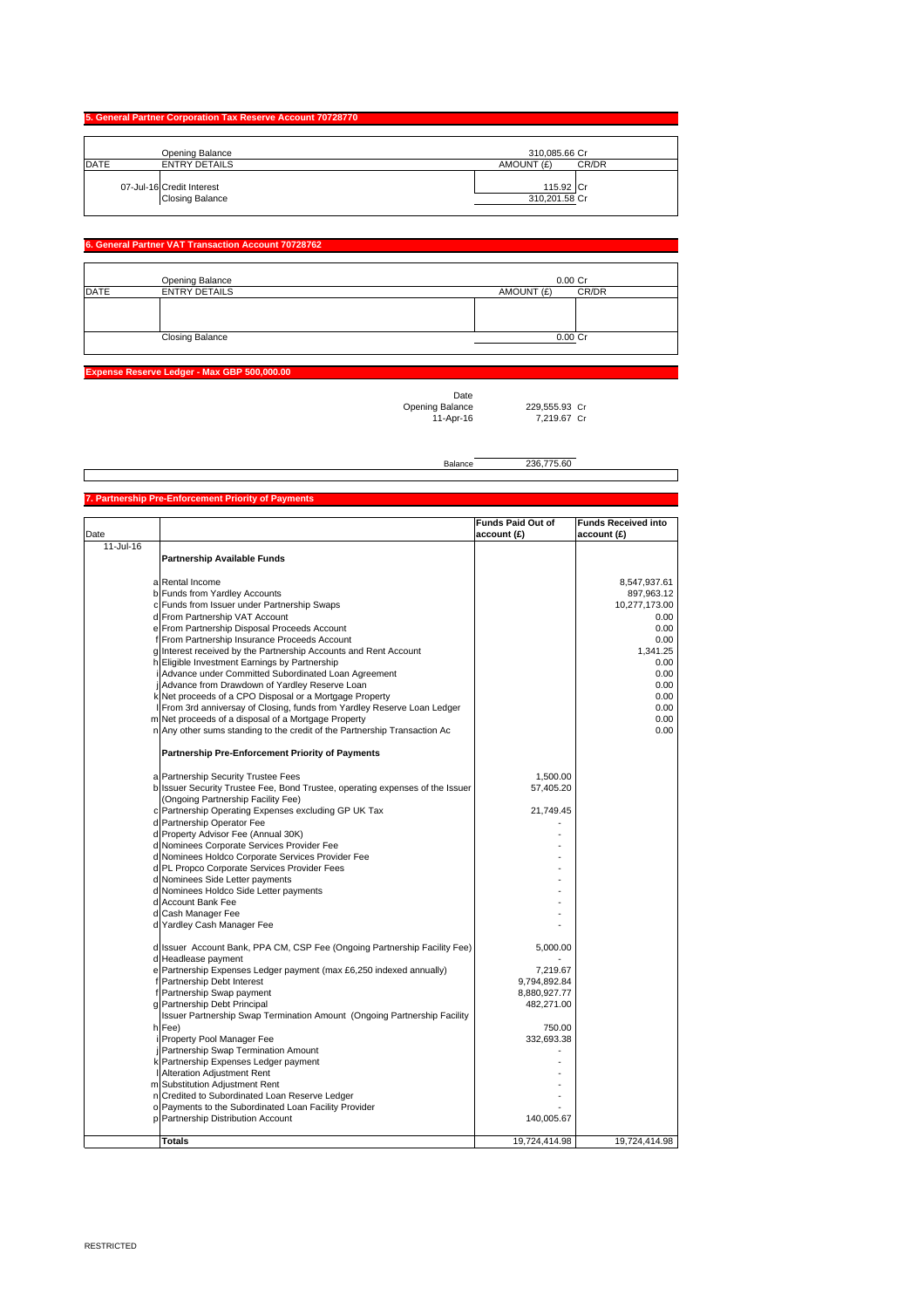|             | Opening Balance        | 28.886.33 Cr        |  |
|-------------|------------------------|---------------------|--|
| <b>DATE</b> | <b>ENTRY DETAILS</b>   | CR/DR<br>AMOUNT (£) |  |
|             |                        |                     |  |
| 02-May-16   | Interest               | 88.63 Cr            |  |
| 01-Jun-16   | Interest               | 3.57 Cr             |  |
| 01-Jul-16   | Interest               | 3.57 Cr             |  |
| 13-Jul-16   | <b>Swaps Receipts</b>  | 19,158,100.77 Cr    |  |
| 13-Jul-16   | Swap Pays              | 19,158,100.77 Dr    |  |
| 13-Jul-16   | Partnership Debt       | 10,339,569.04 Cr    |  |
| 13-Jul-16   | <b>Expenses</b>        | 62,405.20 Dr        |  |
| 13-Jul-16   | <b>Notes</b>           | 10,277,163.84 Dr    |  |
| 13-Jul-16   | <b>Issuer Profit</b>   | 750.00 Cr           |  |
|             |                        |                     |  |
|             | <b>Closing Balance</b> | 29.732.10           |  |

# **9. Issuer Pre-Enforcement Priority of Payments** Date **Funds Paid Out of account (£) Funds Received into account (£)** 13-Jul-16 **Issuer Available Funds** a Funds due to Issuer under Partnership Swap Agreement<br>
b Amounts due to Issuer in respect of Partnership Loan<br>
c Any amount due to Issuer on Transaction Account<br>
d Interest Received by Issuer on Transaction Account<br>
e Eig **Issuer Pre-Enforcement Priority of Payments** a Bond Trustee Fee 1,200.00<br>a Issuer Security Trustee Fee 1,500.00 a Issuer Security Trustee Fee 1,500.00<br>
a Issuer Security Trustee Fee 1,500.00<br>
Issuer Operating Expenses 54,705.20<br>
c Paying Agent Fee 1,000.00<br>
c Account Bank Fee 500.00<br>
c Account Bank Fee 750.00 b Issuer Operating Expenses 54,705.20 c Issuer/Issuer Holdco Corporate Services Provider Fee 0.00 Paying Agent Fee Account Bank Fee 750.00<br>Cash Manager Fee 750.00<br>Cash Manager Fee 3,750.00 Cash Manager Fee 3,750.00<br>
Bond Interest 3,794,892.84<br>
Bond Principal 482,271.00<br>
Age 3,794,892.84<br>
Age 3,794,892.84<br>
Age 3,794,892.84 d Bond Interest 9,794,892.84 d Bond Principal 482,271.00 d Issuer Swap Provider and the Issuer Swap Provider and the Issuer Swap Provider and the Issuer Section 1999. d Partnership Swap payment<br>| Partnership Swap payment e<br>
0,000,527.173.00<br>
750.00<br>
0.00<br>
0.00 f Swap Subordinated Amounts 0.00 g Issuer Partnership Swap Termination Amount 0.00 Second Account 0.000 methods of the University Account 0.000 methods of the University O.000 methods of the University O.000 methods of the University O.000 methods of the University O.000 methods of the University O.000 m **Totals** 29,498,419.81 29,498,419.81

### **Yardley Rent Account 70**

|             | Opening Balance                    | 8,213.93 Cr   |       |
|-------------|------------------------------------|---------------|-------|
| <b>DATE</b> | <b>ENTRY DETAILS</b>               | AMOUNT (£)    | CR/DR |
|             |                                    |               |       |
| 18-Apr-16   | SAVILLS (UK) LIMTED                | 3,308.39 Cr   |       |
| 22-Apr-16   | SAVILLS (UK) LIMTED                | 20,308.81 Cr  |       |
| 29-Apr-16   | SAVILLS (UK) LIMTED                | 13,554.59 Cr  |       |
| 29-Apr-16   | SAVILLS (UK) LIMTED                | 27,814.61 Cr  |       |
| 06-May-16   | SAVILLS (UK) LIMTED                | 17,295.25 Cr  |       |
| 13-May-16   | SAVILLS (UK) LIMTED                | 2,250.00 Cr   |       |
| 20-May-16   | SAVILLS (UK) LIMTED                | 1,116.67 Cr   |       |
| 27-May-16   | SAVILLS (UK) LIMTED                | 2,180.87 Cr   |       |
| 03-Jun-16   | SAVILLS (UK) LIMTED                | 8,476.67 Cr   |       |
| 22-Jun-16   | <b>Tesco Stores</b>                | 647.790.37 Cr |       |
| 24-Jun-16   | SAVILLS (UK) LIMTED                | 89,381.57 Cr  |       |
| 30-Jun-16   | SAVILLS (UK) LIMTED                | 72,166.87 Cr  |       |
| 13-Jul-16   | To Partnership Transaction Account | 897,963.12 Dr |       |
|             |                                    |               |       |
|             |                                    |               |       |
|             |                                    |               |       |
|             |                                    |               |       |
|             | Closing Balance                    | 15,895.48 Cr  |       |